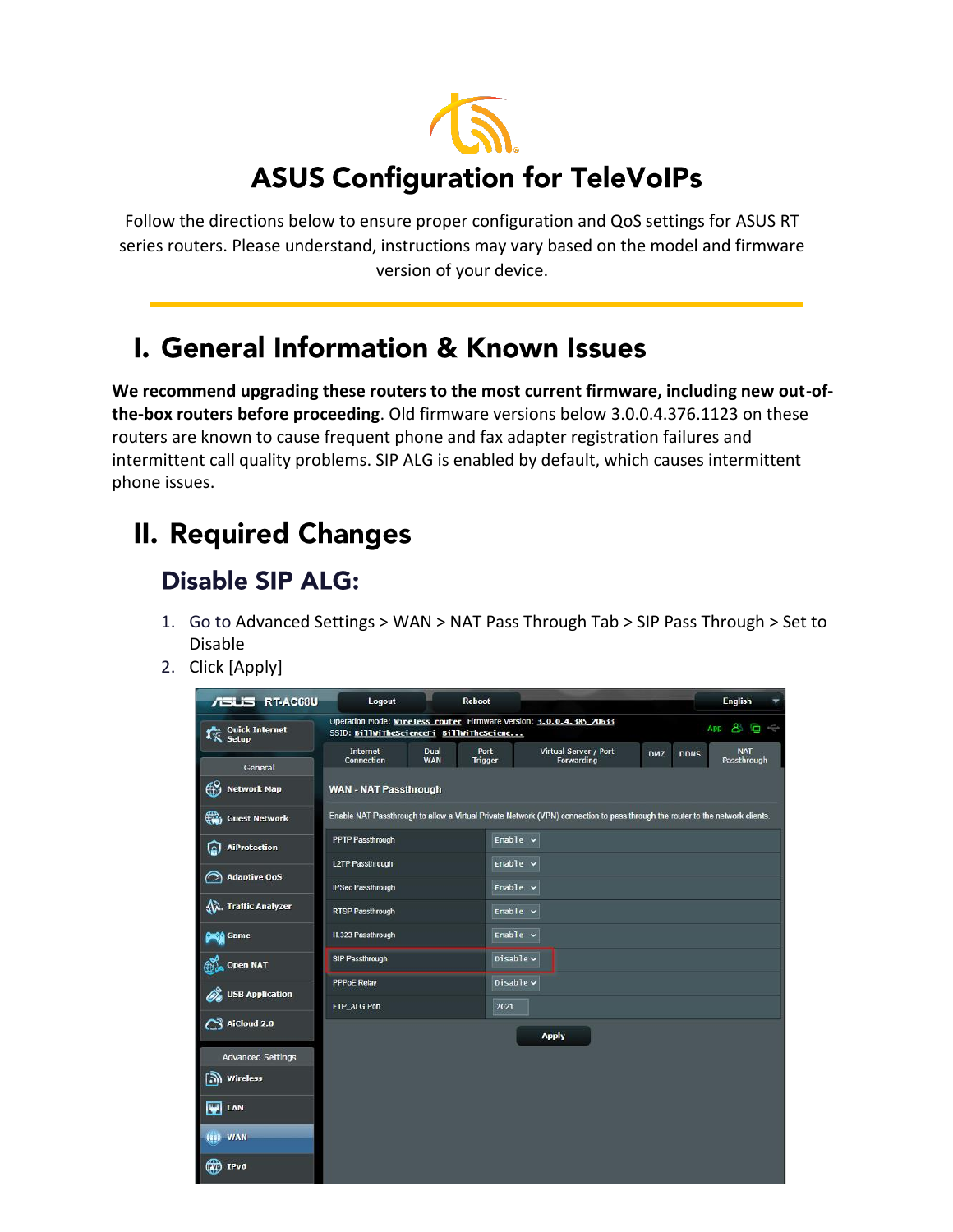### III. QoS Optimization (Recommended) A. For Quality Monitoring & Troubleshooting:

- 1. Go to Advanced Settings > Firewall
- 2. WAN pings (or Respond Ping Request from WAN) > Enable
- 3. Logged packets type > Set to Both
- 4. Click [Apply]

| General                             | <b>Keyword Filter</b><br><b>URL Filter</b><br>General    | <b>Network Services Filter</b>                                                                                                      |  |  |  |  |  |  |  |  |
|-------------------------------------|----------------------------------------------------------|-------------------------------------------------------------------------------------------------------------------------------------|--|--|--|--|--|--|--|--|
| <b>Network Map</b>                  | <b>Firewall</b>                                          |                                                                                                                                     |  |  |  |  |  |  |  |  |
| <b>AiMesh</b>                       | <b>General</b>                                           |                                                                                                                                     |  |  |  |  |  |  |  |  |
| $\bigoplus$<br><b>Guest Network</b> | packets based on the filter rules.<br>DoS Protection FAQ | Enable the firewall to protect your local area network against attacks from hackers. The firewall filters the incoming and outgoing |  |  |  |  |  |  |  |  |
| <b>AiProtection</b>                 | <b>Enable Firewall</b>                                   | O Yes O No                                                                                                                          |  |  |  |  |  |  |  |  |
| <b>Adaptive QoS</b>                 | <b>Enable DoS protection</b>                             | <b>O</b> Yes O No                                                                                                                   |  |  |  |  |  |  |  |  |
| <b>Traffic Analyzer</b>             | Logged packets type                                      | <b>Both</b>                                                                                                                         |  |  |  |  |  |  |  |  |
| <b>USB Application</b>              | Respond ICMP Echo (ping) Request from<br><b>WAN</b>      | O Yes O No                                                                                                                          |  |  |  |  |  |  |  |  |

#### **B. To Enable Dynamic Domain Name System (DDNS):**

- 1. Go to Advanced Settings > WAN >DDNS Tab
- 2. Set "Enable the DDNS Client" to YES
- 3. Choose a server from the drop down
- 4. Enable the DDNS client, and then you can choose [WWW.ASUS.COM](http://www.asus.com/) as server, which is totally free. There are also other servers for you to choose from.
- 5. Click [Apply]

**\*\*\*Note : If the wireless router is using a private WAN IP address (192.168.x.x, 10.x.x.x, or 172.16.x.x), this router may be under a multi-layer NAT network. The DDNS service is not able to work under this environment.**